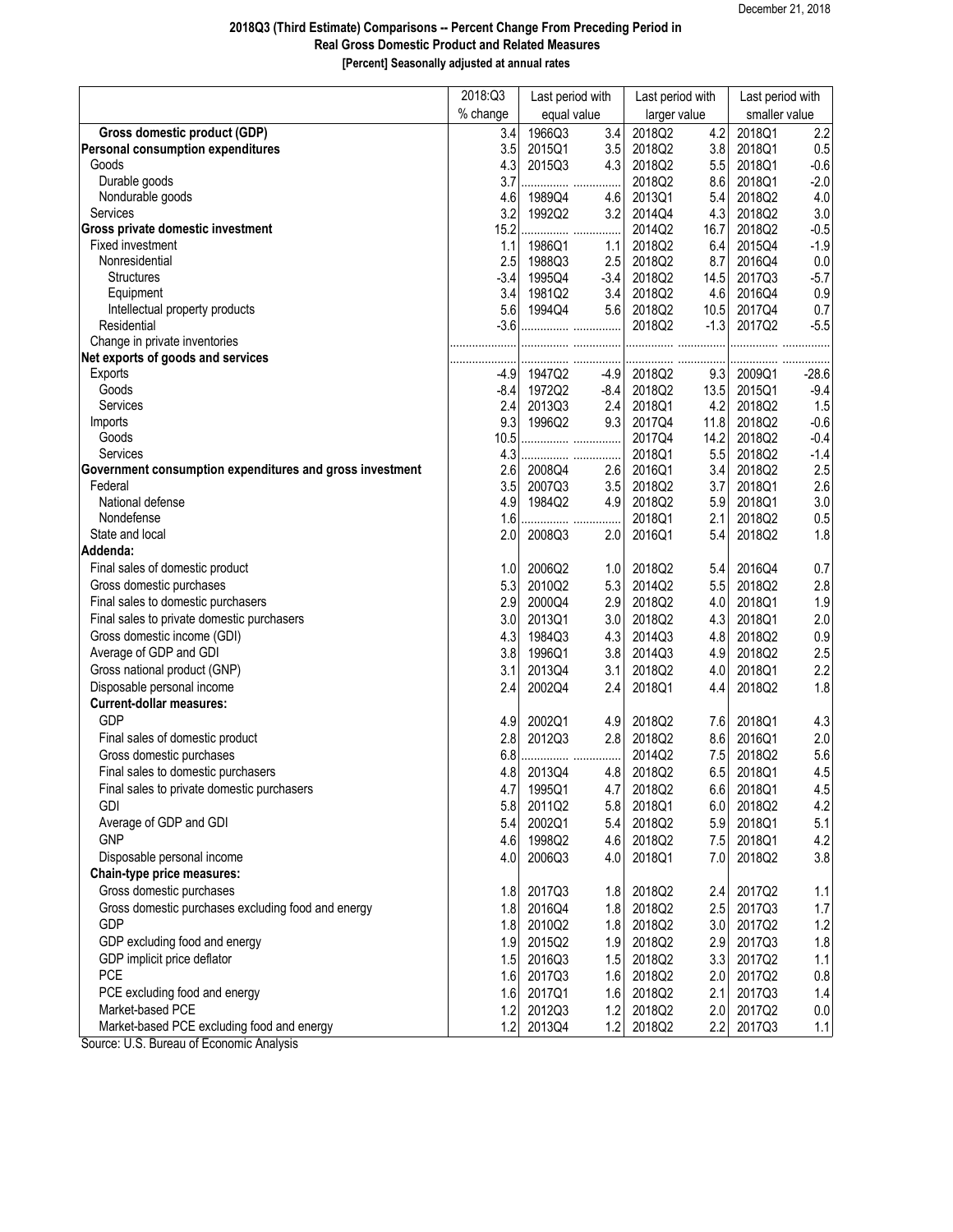## **2018Q3 (Third Estimate) Comparisons -- Contributions to Percent Change in Real Gross Domestic Product**

| contribution<br>Percent change at annual rate:<br><b>Gross domestic product</b><br>3.4<br>1966Q3<br>Percentage points at annual rates: | equal value<br>3.4 | larger value<br>2018Q2 |         | smaller value |         |
|----------------------------------------------------------------------------------------------------------------------------------------|--------------------|------------------------|---------|---------------|---------|
|                                                                                                                                        |                    |                        |         |               |         |
|                                                                                                                                        |                    |                        |         |               |         |
|                                                                                                                                        |                    |                        | 4.2     | 2018Q1        | 2.2     |
|                                                                                                                                        |                    |                        |         |               |         |
| <b>Personal consumption expenditures</b><br>2.37                                                                                       |                    | 2018Q2                 | 2.57    | 2018Q1        | 0.36    |
| 0.90<br>1995Q4<br>Goods                                                                                                                | 0.90               | 2018Q2                 | 1.16    | 2018Q1        | $-0.13$ |
| Durable goods<br>0.26                                                                                                                  |                    | 2018Q2                 | 0.60    | 2018Q1        | $-0.15$ |
| 0.64<br>Nondurable goods<br>1966Q3                                                                                                     | 0.64               | 2013Q1                 | 0.82    | 2018Q2        | 0.56    |
| 1.47<br>Services<br>1997Q1                                                                                                             | 1.47               | 2014Q4                 | 1.91    | 2018Q2        | 1.42    |
| Gross private domestic investment<br>2.53<br>1965Q3                                                                                    | 2.53               | 2014Q2                 | 2.71    | 2018Q2        | $-0.07$ |
| Fixed investment<br>0.21<br>1986Q1                                                                                                     | 0.21               | 2018Q2                 | 1.10    | 2015Q4        | $-0.33$ |
| Nonresidential<br>0.35<br>1993Q3                                                                                                       | 0.35               | 2018Q2                 | 1.15    | 2016Q4        | 0.00    |
| <b>Structures</b><br>$-0.11$<br>1969Q4                                                                                                 | $-0.11$            | 2018Q2                 | 0.43    | 2017Q3        | $-0.18$ |
| 0.21<br>1980Q3<br>Equipment                                                                                                            | 0.21               | 2018Q2                 | 0.27    | 2016Q4        | 0.05    |
| Intellectual property products<br>0.25<br>2006Q2                                                                                       | 0.25               | 2018Q2                 | 0.45    | 2017Q4        | 0.03    |
| Residential<br>$-0.14$<br>2018Q1                                                                                                       | $-0.14$            | 2018Q2                 | $-0.05$ | 2017Q2        | $-0.22$ |
| Change in private inventories<br>2.33                                                                                                  |                    | 2011Q4                 | 3.06    | 2018Q2        | $-1.17$ |
| Net exports of goods and services<br>$-1.99$                                                                                           |                    | 2018Q2                 | 1.22    | 1984Q1        | $-2.31$ |
| $-0.62$<br>2001Q1<br><b>Exports</b>                                                                                                    | $-0.62$            | 2018Q2                 | 1.12    | 2009Q1        | $-3.65$ |
| Goods<br>$-0.72$<br>1959Q1                                                                                                             | $-0.72$            | 2018Q2                 | 1.06    | 2015Q1        | $-0.86$ |
| 0.10<br><b>Services</b><br>2013Q3                                                                                                      | 0.10               | 2018Q1                 | 0.18    | 2018Q2        | 0.07    |
| $-1.37$<br>Imports                                                                                                                     |                    | 2018Q2                 | 0.10    | 2017Q4        | $-1.68$ |
| $-1.24$<br>Goods                                                                                                                       |                    | 2018Q2                 | 0.06    | 2017Q4        | $-1.62$ |
| Services<br>$-0.12$<br>2017Q3                                                                                                          | $-0.12$            | 2018Q2                 | 0.04    | 2018Q1        | $-0.15$ |
| Government consumption expenditures and gross investment<br>0.44                                                                       |                    | 2016Q1                 | 0.60    | 2018Q2        | 0.43    |
| Federal<br>0.23<br>1978Q3                                                                                                              | 0.23               | 2018Q2                 | 0.24    | 2018Q1        | 0.17    |
| National defense<br>0.18<br>1979Q4                                                                                                     | 0.18               | 2018Q2                 | 0.22    | 2018Q1        | 0.11    |
| Nondefense<br>0.04<br>2015Q2                                                                                                           | 0.04               | 2018Q1                 | 0.06    | 2018Q2        | 0.01    |
| 0.22<br>State and local<br>1973Q1<br>Source: LLS. Bureau of Foonomic Analysis                                                          | 0.22               | 2016Q1                 | 0.58    | 2018Q2        | 0.20    |

Source: U.S. Bureau of Economic Analysis